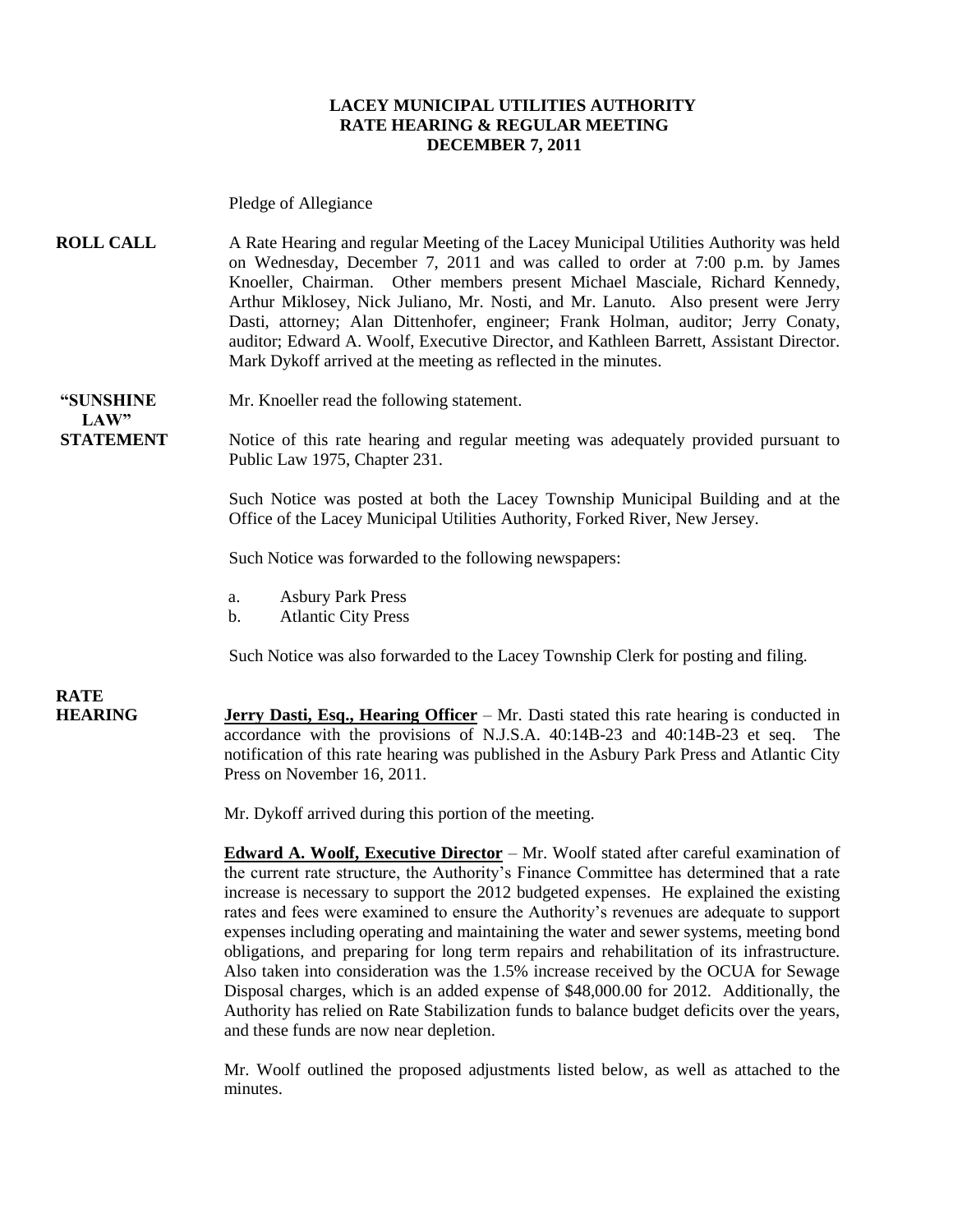Proposed Adjustments to Current Water Service and Consumption Charges - A 4% increase is being proposed for the quarterly service charge, and a 4% increase is being proposed for water consumption charges.

Proposed Adjustments to Current Sewer Service and Consumption Charges – A 4% increase is being proposed for the service charges, and a 4% increase is being proposed for sewer consumption charges.

Proposed Adjustments to Current Water & Sewer Connection Fees – Connection Fee adjustments are as follows:

| <b>Initial Svc. Connection</b><br><b>Charge Water Service Size</b> | <b>Current</b> | <b>2012 Proposed Rates</b> |
|--------------------------------------------------------------------|----------------|----------------------------|
| (inches) as it enters building.                                    |                |                            |
| $\frac{3}{4}$                                                      | \$5,300.00     | \$6,470.00                 |
| 1"                                                                 | \$6,650.00     | \$8,100.00                 |
| $1\frac{1}{2}$                                                     | \$8,600.00     | \$10,450.00                |
| 2"                                                                 | \$11,200.00    | \$13,650.00                |
| 3"                                                                 | \$16,900.00    | \$20,600.00                |
| 4"                                                                 | \$21,700.00    | \$26,450.00                |
| $6$ "                                                              | \$32,300.00    | \$39,400.00                |
| 8"                                                                 | \$44,600.00    | \$54,400.00                |

|                              | Current    | <b>2012 Proposed Rate</b> |
|------------------------------|------------|---------------------------|
| Sewer – 1 Equivalent Service | \$1,750.00 | \$1,550.00                |
| Unit                         |            |                           |

Cost Recovery Fee for Water Meter Tampering – Mr. Woolf stated there has been a concern with customers tampering with their water meters. Therefore, it was determined that a \$500.00 fee per violation be proposed.

Mr. Holman explained how the connection fee formula was calculated. He stated State Statute sets forth a formula that captures the equity of the water and sewer system of an Authority. The amounts that are proposed are the maximum amounts the Statute provides. Mr. Knoeller added the Authority is regulated by the State based on total debt service and capital expenditures.

Mr. Woolf pointed out the Authority's annual budget decreased by \$212,779.00, which is a 1.7% reduction. However, the increase is necessary to balance the budget. Mr. Knoeller added that the money paid to OCUA for them to process the discharge of waste is a large part of the Authority's sewer budget.

### **COMMISSIONERS**

**COMMENTS** Mr. Masciale asked if other municipalities are using the State Statute guidelines to formulate their rates. Mr. Dasti stated all municipalities must follow a Statute; however, their numbers may be higher/lower due to its users. Mr. Holman pointed out the Authority has a large debt service per year in the water department, that is why the water connection fee is higher then the sewer side.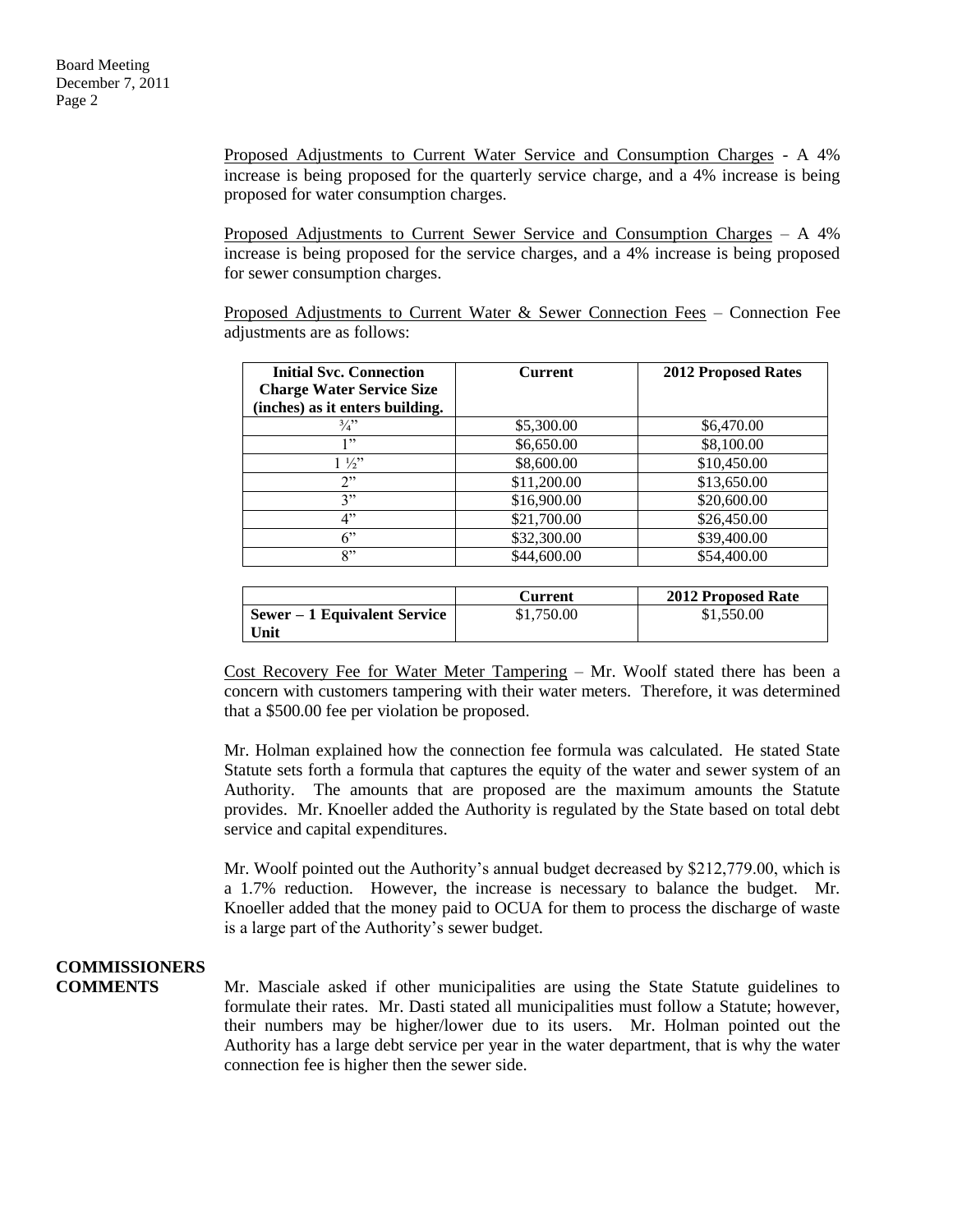Mr. Miklosey stated he is concerned with the increase on the  $\frac{3}{4}$ " water connection fee, particularly litigation issues. Mr. Nosti pointed out this increase would not be affecting many people considering there are not many available lots left to build on.

# **PUBLIC**

**TESTIMONY Regina Discenza** - Mrs. Discenza asked if it was possible for the Authority to pass a Resolution protesting the OCUA rates. Mr. Knoeller stated the Authority is in discussions with the OCUA regarding a discrepancy on their sewer discharge rates. However, the issue of their rates have not been address. A Resolution would be worth discussing further with the Board.

> **Bill Moss** – Mr. Moss asked how much money is left in the rate stabilization fund. Mr. Woolf stated the water department is nearly depleted - less then \$300,000. The sewer rate stabilization fund has 1.5 million. Mr. Moss asked if the Authority can apply the funds from the sewer department towards keeping the rates down. Mr. Woolf stated it is being done, however, it is not enough.

> Mr. Moss asked if the Authority is planning on selling water to other townships. Mr. Knoeller stated the projection is to sell water in the future once treatment facility is built. Mr. Moss asked if the rates would continue to increase if the Authority sells water. Mr. Knoeller stated the goal is to use those proceeds towards the rate stabilization fund to keep rates stabilized. Mr. Moss asked if the Board could make a motion to follow that goal in the event that three years from now the Authority seeks to use the money elsewhere. Mr. Knoeller stated the Board cannot bind future Board members in doing this. The primary reason in building these wells is to provide qualified water to not worry about contamination. Secondly, have a product to sell in the future.

> In regards to the alternate water supply portion for the proposed 2012 budget, he asked why is there zero dollars entered when in 2011 there was \$202,000.00. Mr. Woolf stated funds are not available. Alternate Water Supply is a capital improvement and those funds were used to engineer and design the water treatment plant. The Authority is presently looking at ways to borrow money.

> Mr. Moss asked if the Authority has hired anyone in the past year. Mr. Knoeller stated a utility and office staff worker were hired as replacements. He pointed out hiring these replacements are paying 20% towards their benefits.

> Mr. Moss asked if the LMUA is paying any benefits for the OCUA. Mr. Knoeller stated the Authority does not pay benefits to the OCUA.

# **FORMAL**

**ACTION Resolution 2011-75 – Establishing Sanitary Sewer and Water Rates Effective January 1, 2012** – A motion was made by Mr. Kennedy and seconded by Mr. Juliano to adopt *Resolution 2011-75, Resolution of the Lacey Municipal Utilities Authority, County of Ocean, State of New Jersey, Establishing Sanitary Sewer & Water Rates, Effective January 1, 2012.* Roll call vote: Kennedy-Yes; Juliano-Yes; Miklosey-Yes, but abstains on the water connection fee increase; Masciale-Yes; Knoeller-Yes. Motion passed.

The Rate Hearing was concluded.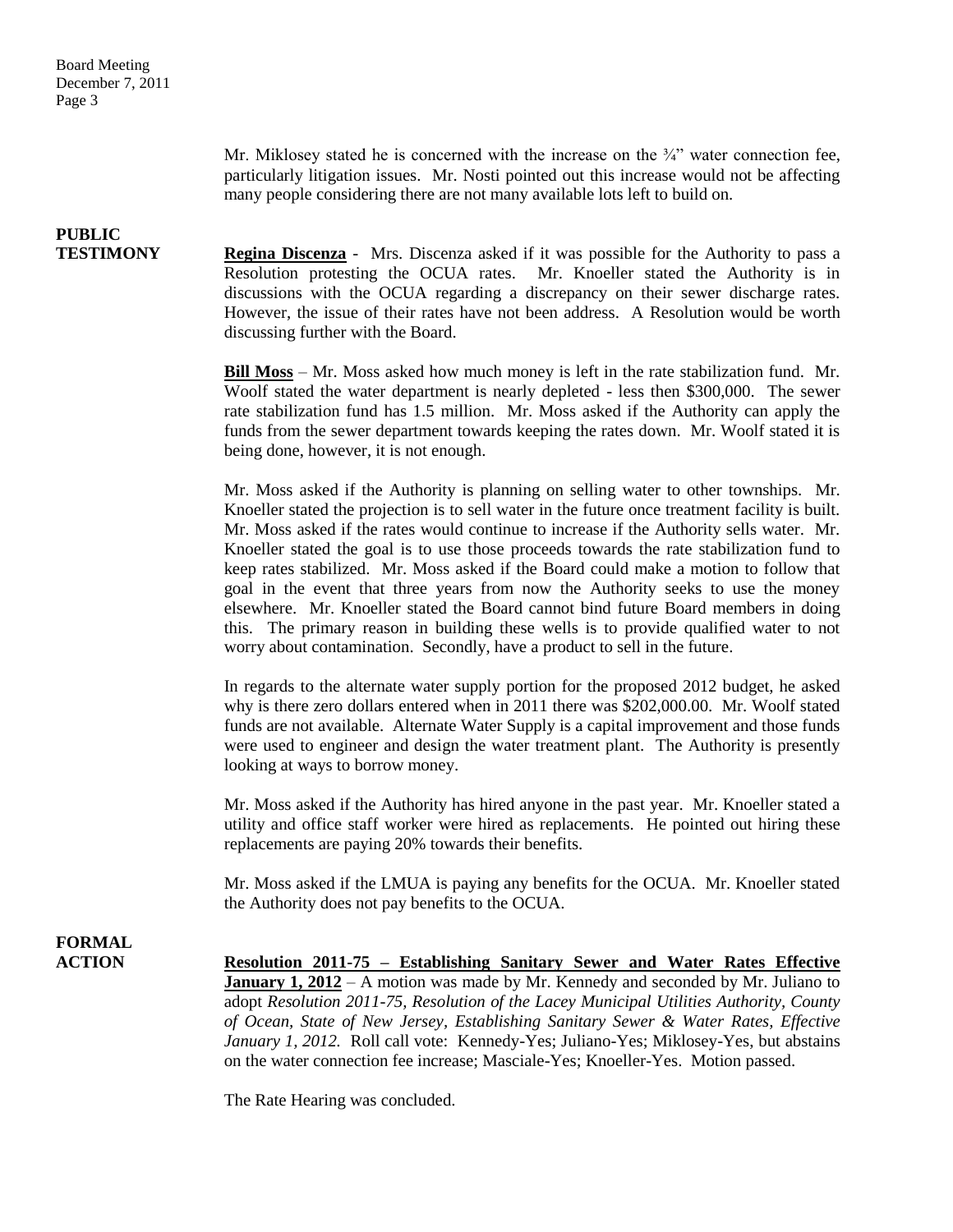# **APPROVAL**

**OF MINUTES Regular Meeting of November 2, 2011 -** A motion was made by Mr. Miklosey and seconded by Mr. Masciale to approve the minutes of the Regular Meeting of November 2, 2011. Roll call vote: Miklosey-Yes; Masciale-Yes; Juliano-Yes; Kennedy-Yes; Knoeller-Yes. Motion passed.

> **Closed Session Meeting of November 2, 2011 -** A motion was made by Mr. Kennedy and seconded by Mr. Miklosey to approve the closed session minutes during the Regular Meeting of November 2, 2011. Roll call vote: Kennedy-Yes; Miklosey-Yes; Juliano-Yes; Masciale-Yes; Knoeller-Yes. Motion passed.

**EXECUTIVE DIRECTOR'S**

**REPORT Cash Balance Report - Period Ending October 31, 2011** - Mr. Woolf summarized the cash balances for period ending October 31, 2011 as follows: Total cash balance for the unrestricted accounts were \$2,558,909.55, with earnings of \$1,442.16. Total cash balance for the restricted accounts held by the trustee were \$7,316,176.22, with earnings of \$4,743.80. Current period interest on the restricted and unrestricted accounts was \$6,185.96. Year-to-date earnings on all interest bearing accounts were \$95,243.24

> **Resolution 2011-74 – Amend 2012 Approved Budget** – Mr. Conaty explained the State asked that the net asset balance presentation of the budget that was approved in October be changed. Subtotals were only changed – not the budget total. On recommendation by the executive director, a motion was made by Mr. Masciale and seconded by Mr. Miklosey to adopt *Resolution 2011-74, Amend the 2012 Approved Budget, Lacey Municipal Utilities Authority*. Roll call vote: Masciale-Yes; Miklosey-Yes; Juliano-Yes; Kennedy-Yes; Knoeller-Yes. Motion passed.

> **Resolution 2011-73 – Adopt 2012 Sewer Budget** – On recommendation by the executive director, a motion was made by Mr. Kennedy and seconded by Mr. Masciale to adopt *Resolution 2011-73, 2012 Adopted Sewer Budget Resolution, Lacey Municipal Utilities Authority*. Roll call vote: Kennedy-Yes; Masciale-Yes; Juliano-Yes; Miklosey-Yes; Knoeller-Yes. Motion passed.

> **Resolution 2011-75 – Adopt 2012 Water Budget** – On recommendation by the executive director, a motion was made by Mr. Masciale and seconded by Mr. Miklosey to adopt *Resolution 2011-75, 2012 Adopted Water Budget Resolution, Lacey Municipal Utilities Authority*. Roll call vote: Masciale-Yes; Miklosey-Yes; Juliano-Yes; Kennedy-Yes; Knoeller-Yes. Motion passed.

# **BUSINESS**

**REPORT** November Meter Reads – Ms. Barrett reported 3,798 meters were read in November for Cycles 3 and 9. Sixty-one work orders were cut to obtain manual reads not obtained during regular meter read routes.

> **December Billing** – Ms. Barrett reported utility bills were mailed on December 7<sup>th</sup> in the amount of \$744,361.50. Penalties were assessed on 3,324 past due accounts (all cycles) in the amount of \$27,221.35 for a total billing in December of \$771,582.85.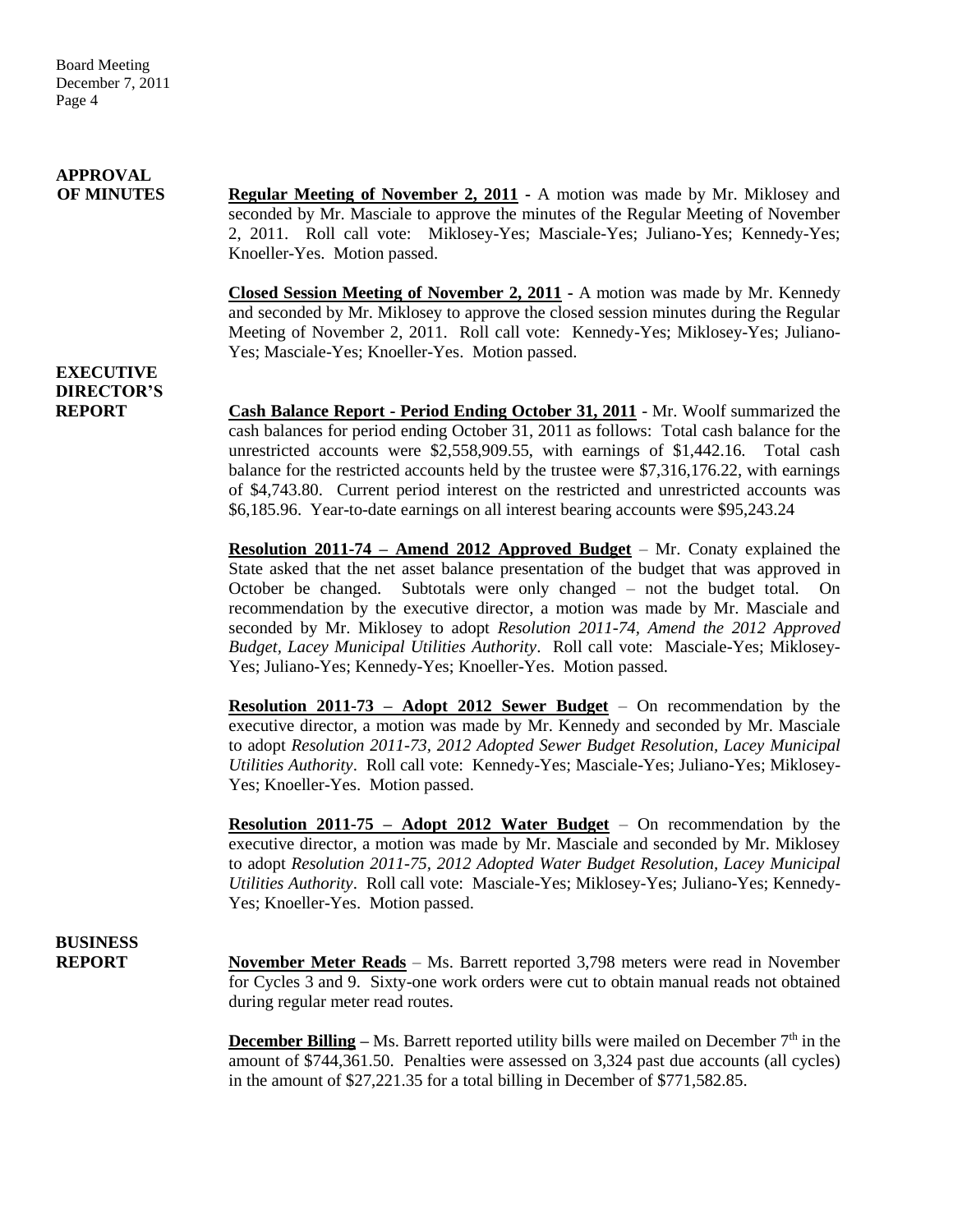**Customer Service –** Ms. Barrett reported twenty-three new customer welcome letters were mailed in October, and four responses were received in November. Thirty final reads with equipment inspections were performed in November with no violations.

**MUAA Dinner/Meeting** – Ms. Barrett stated the MUAA dinner/meeting would be held on Thursday, December 8th.

# **ENGINEER'S**

**REPORT Resolution No. 2011-76 – Final Sewer Approval – Hoyt Street & Patterson Avenue Road Improvements – Al Amato** - Mr. Dittenhofer reported his office received the application and plans for final sewer approval for Hoyt Street and Patterson Avenue Road Improvements, Block 1589, Various Lots. The applicant is proposing to construct a sewer main extension with services for ten (10) units along Hoyt Street and Patterson Avenue. The applicant proposes to connect to an existing stub along Bayonne Avenue and install 8" PVC sewer main to the intersection of Bayonne Avenue and Hoyt Street. The applicant then proposes to extend the sewer main west along Hoyt Street for approximately 558 feet to the intersection of Hoyt Street and Patterson Avenue. On recommendation by the Authority's engineer, a motion was made by Mr. Kennedy and seconded by Mr. Juliano to adopt *Resolution No. 2011-76, Resolution of the Lacey Municipal Utilities Authority, County of Ocean, State of New Jersey, Final Sewer Approval, Hoyt Street and Patterson Avenue Road Improvements, Al Amato, Block 1589, Various Lots.* Roll call vote: Kennedy-Yes; Juliano-Yes; Miklosey-Yes; Masciale-Yes; Knoeller-Yes. Motion passed.

> **Resolution No. 2011-79 – Water Performance Guarantee Release – Closeout Developer Escrow Account – Kearny Federal Savings Bank** – On recommendation by the Authority's engineer, a motion was made by Mr. Masciale and seconded by Mr. Miklosey to adopt *Resolution 2011-79, Resolution of the Lacey Municipal Utilities Authority, County of Ocean, State of New Jersey, Water Performance Guarantee Release, Closeout Developer Escrow Account, Kearny Federal Savings Bank, Block 739, Lots 2.01 & 2.03.* Roll call vote: Masciale-Yes; Miklosey-Yes; Juliano-Yes; Kennedy-Yes; Knoeller-Yes. Motion passed.

> **Water Treatment Plant No. 1 Upgrades** – Mr. Dittenhofer stated his office received the water allocation permit. It will become effective for wells  $7 & 8$  8 for January 1, 2012.

> **Cleaning & Televising Contract No. 6 & Flow Assessment** – Mr. Dittenhofer stated one lateral is still pending. Further investigation is needed.

### **ATTORNEY'S**

**REPORT Toll Brothers – Sea Breeze** – Mr. Dasti stated his office communicated with the attorney for the Developer concerning the issue of connection fees, user rates, etc. They understand the Authority's position and anticipate this issue being resolved.

**AUDITOR'S**

**REPORT Accountant's Status Report – Month Ended October 31, 2011 –** Mr. Holman reported overall sewer and water are operating at a favorable variance. Sewer is performing better then water, due to revenues. To date, the Authority can anticipate a credit of \$516,860.00 from the OCUA. However, the OCUA is disputing this figure.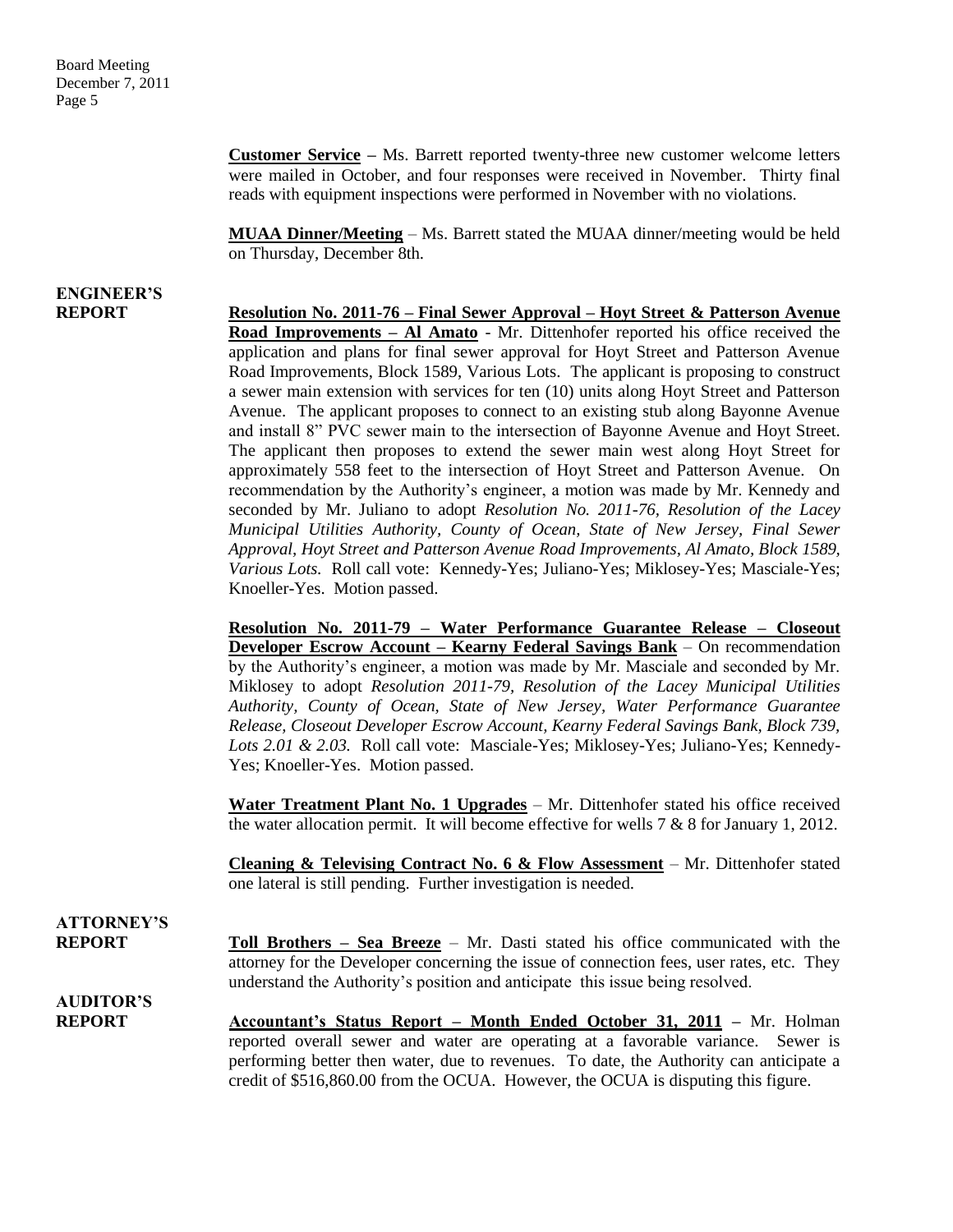Board Meeting December 7, 2011 Page 6

#### **CORRESPONDENCE**

**Kelly Bowles, Maple Lane** – Requesting relief of utility bill, due to a broken pipe. Since the water that leaked did not go into the sewer system, a motion was made by Mr. Kennedy and seconded by Mr. Miklosey to grant a credit adjustment on the sanitary sewer charges in the amount of \$348.85 (68,000 gallons). Roll call vote: Kennedy-Yes; Miklosey-Yes; Juliano-Yes; Masciale-Yes; Knoeller-Yes. Motion passed.

**Peter Linskey, Laurel Blvd.** – Requesting relief of utility bill, due to a broken hose at dock. Since the water that leaked did not go into the sewer system, a motion was made by Mr. Kennedy and seconded by Mr. Miklosey to grant a credit adjustment on the sanitary sewer charges in the amount of \$286.96 (49,000 gallons). Roll call vote: Kennedy-Yes; Miklosey-Yes; Juliano-Yes; Masciale-Yes; Knoeller-Yes. Motion passed.

**Mr. & Mrs. Suppa** – Requesting relief of utility bill, due to watering lawn without irrigation meter. A motion was made by Mr. Kennedy and seconded by Mr. Miklosey to grant a one-time adjustment on the sewer charges in the amount of \$352.21 (71,000 gallons). Roll call vote: Kennedy-Yes; Miklosey-Yes; Juliano-Yes; Masciale-Yes; Knoeller-Yes. Motion passed.

**Mr. & Mrs. Webb, Laurel Blvd**. – Requesting relief of utility bill, due to unexplained high water usage. Customer will be advised of option to have their water meter tested.

**Mr. & Mrs. Pavlis, Capstan Drive** – Requesting relief of utility bill, due to outside/toilet leak. After consideration of the request, a motion was made by Mr. Kennedy and seconded by Mr. Miklosey to authorize a payment plan to pay balance of November 2011 bill. Roll call vote: Kennedy-Yes; Miklosey-Yes; Juliano-Yes; Masciale-Yes; Knoeller-Yes. Motion passed.

**Mr. & Mrs. Stevens, Murray Grove Lane** – Requesting removal of late charge. After consideration of this request, a motion was made by Mr. Kennedy and seconded by Mr. Miklosey to waive the late charges in the amount of \$3.04. Roll call vote: Kennedy-Yes; Miklosey-Yes; Juliano-Yes; Masciale-Yes; Knoeller-Yes. Motion passed.

**Mary Sanders, Plover Court** – Requesting relief of utility bill, due to broken pipe. Since the customer's usage is normal, no action was required.

**Mr. & Mrs. Reed, Aborridge Drive** – Requesting relief of utility bill, due to meter used to measure water used by sprinkler system had not been recording water usage. Based on the information provided, a motion was made by Mr. Kennedy and seconded by Mr. Miklosey to grant readjust estimated water usage for 15,000 gallons from April 1 to July and 15,000 gallons from July 1 to October 3. The Board will review next summer's irrigation consumption and re-evaluate the need for either credit or debit of this year's estimated usage. Roll call vote: Kennedy-Yes; Miklosey-Yes; Juliano-Yes; Masciale-Yes; Knoeller-Yes. Motion passed.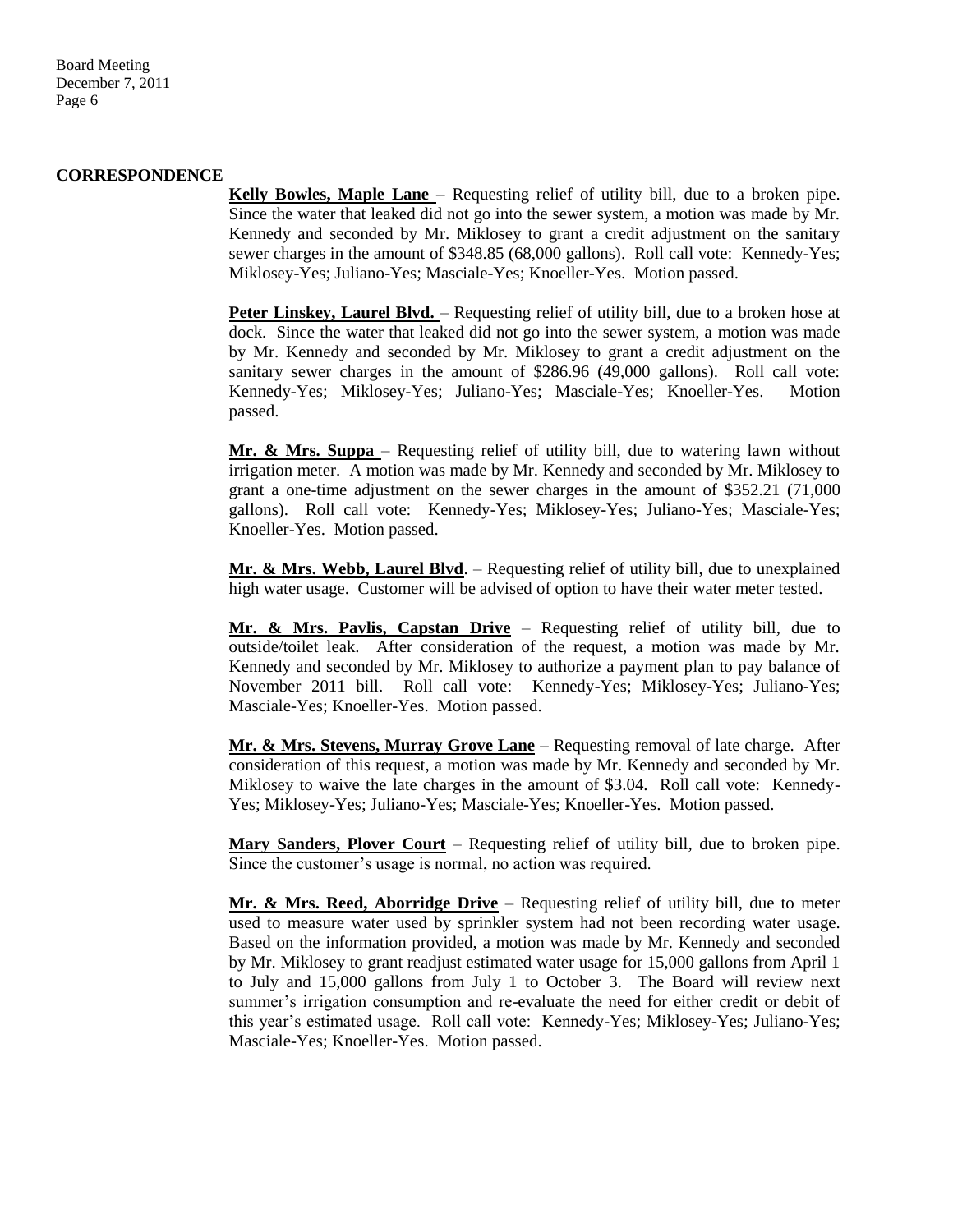Board Meeting December 7, 2011 Page 7

**Mr. & Mrs. Marcus, Orchard Street** - Requesting removal of late fees. Based on another review of the transaction history of account dating back to 2002, a waiver of the penalty charges assessed could not be supported. **OLD BUSINESS** There was no old business to discuss. **NEW BUSINESS** Mr. Knoeller asked Mr. Dasti to review correspondence regarding Biele Jewelers in reference to the Perkins issue. **Receipt of Proposals for Professional Services** – Mr. Woolf requested authorization to advertise and receive proposals for 2012 Professional Services. A motion was made by Mr. Kennedy and seconded by Mr. Miklosey authorizing advertisement to receive proposals for 2012 professional services. Roll call vote: Kennedy-Yes; Miklosey-Yes; Juliano-Yes; Masciale-Yes; Knoeller-Yes. Motion passed. **PUBLIC BUSINESS/ COMMENT Bill Moss** - Mr. Moss asked if the Authority ever applies for grants. Mr. Knoeller stated the Authority uses the services of its accountant and engineer to apply for various grants. Application for financing of various projects through the State have been submitted; however, funding was never received. **Regina Discenza** – Mrs. Discenza asked when are the OCUA meetings held. Mr. Dittenhofer stated they are held two times a month at 4:00. Their website can provide additional information. **Regina Discenza** – Mrs. Discenza asked what is the iron content in the water for new wells 7 & 8. Mr. Dittenhofer stated .4 parts per million, which will be filtered out. **Bill Moss** – Mr. Moss stated he attended the bid opening for water treatment chemicals. He asked what are those chemicals for. Mr. Knoeller stated it is for the filtration process in the treatment plant. It is used in our filtration process. Mr. Moss asked if the Authority anticipates not having problems with wells  $7 \& 8$ , why purchase so much chemicals. Mr. Woolf explained wells  $7 & 8$  will not be in service in 2012; therefore, it is needed for the existing treatment facilities. He stated if the wells go in service bids will be adjusted based on what our needs are. **Regina Discenza** – Mrs. Discenza asked since the permits are due in February is it anticipated wells  $7 & 8$  would be running by 2013. Mr. Knoeller stated as soon as it is running it will go on-line immediately and the other wells would be used as backups.  **PAYMENT OF VOUCHERS** WHEREAS, the members of the Lacey Municipal Utilities Authority carefully examined all vouchers presented for payment of claims;

> **NOW, THEREFORE, BE IT RESOLVED** by the Lacey Municipal Utilities Authority that: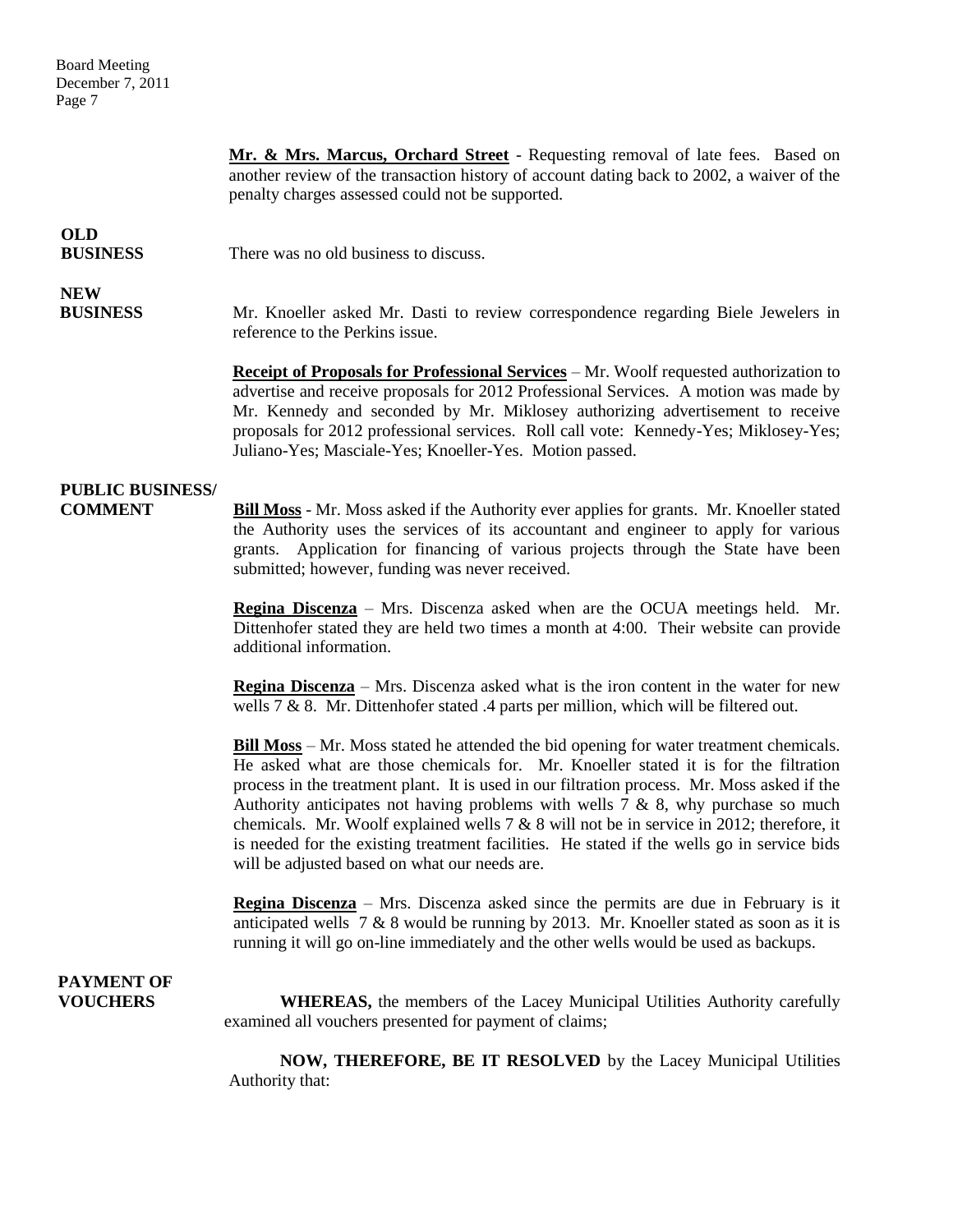1. Said vouchers in the sum of \$1,071,699.88 be same are hereby approved to be paid.

2. Said vouchers are listed on the attached computer check register.

A motion was made by Mr. Miklosey and seconded by Mr. Masciale to adopt the above resolution. Roll call vote: Miklosey-Yes; Masciale-Yes; Juliano-Yes, but abstains on South Jersey Auto Supply; Kennedy-Yes; Knoeller-Yes. Motion passed.

# **CLOSED**

#### **SESSION RESOLUTION**

**WHEREAS,** Section 8 of the Open Public Meetings Act, Chapter 231, Public Law 1975 permits the exclusion of the public from a meeting in certain circumstances;

**WHEREAS**, this public body is of the opinion that such circumstances presently exist.

**NOW, THEREFORE, BE IT RESOLVED** by the Lacey Municipal Utilities Authority, County of Ocean and State of New Jersey as follows:

1. The public shall be excluded from discussion of action upon the hereinafter specified subject matter.

2. The general nature of this closed session concerns contract negotiations.

3. It is anticipated at this time that the above-stated matters will be made public once these matters have been resolved.

4. This resolution shall take effect immediately.

A motion was made by Mr. Miklosey and seconded by Mr. Kennedy to adopt the above resolution. Roll call vote: Unanimously approved.

Separate minutes were kept on the above closed session.

### **RE-OPEN**

**MEETING** A motion was made by Mr. Miklosey and seconded by Mr. Kennedy to reopen the meeting. Roll call vote: Unanimously approved.

## **OTHER**

**BUSINESS** A motion was made by Mr. Masciale and seconded by Mr. Miklosey authorizing the Authority's attorney and accountant to proceed with financial arrangements/contract with Ocean First Bank with an open sliding scale of \$1.5 million to \$2.5 million dollars. This motion also includes making application with the Local Finance Board. Roll call vote: Masciale-Yes; Miklosey-Yes; Juliano-Yes; Kennedy-Yes; Knoeller-Yes; Motion passed.

> A motion was made by Mr. Masciale and seconded by Mr. Kennedy authorizing the Authority's engineer to prepare bid specifications for bids to be prepared and opened in